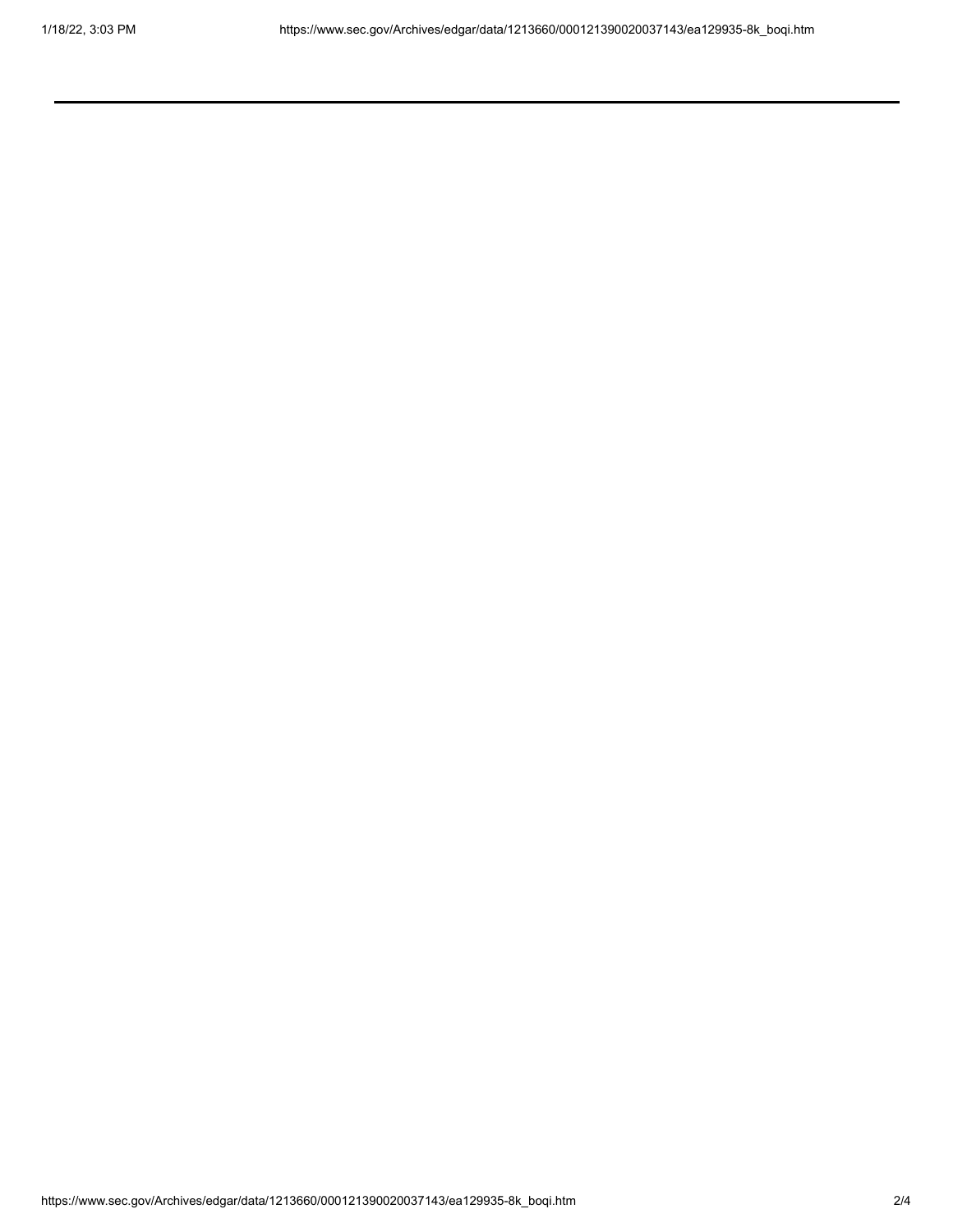## **ITEM 2.02 RESULTS OF OPERATIONS AND FINANCIAL CONDITION.**

On November 16, 2020, the Registrant reported its results of operations for the quarterly period ended September 30, 2020. A copy of the press release issued by the Registrant in this connection is furnished herewith as Exhibit 99.1.

The information in this Item in this Current Report on Form 8-K and Exhibit 99.1 attached hereto are being furnished and shall not be deemed "filed" for purposes of Section 18 of the Securities Exchange Act of 1934 (the "Exchange Act") or otherwise subject to the liabilities of that section, nor shall it be deemed incorporated by reference in any filing under the Securities Act of 1933 or the Exchange Act, regardless of any general incorporation language in such filing.

## **ITEM 9.01 FINANCIAL STATEMENTS AND EXHIBITS.**

(c) Exhibits

Exhibit 99.1 Press Release dated [November](https://www.sec.gov/Archives/edgar/data/1213660/000121390020037143/ea129935ex99-1_boqi.htm) 16, 2020

1